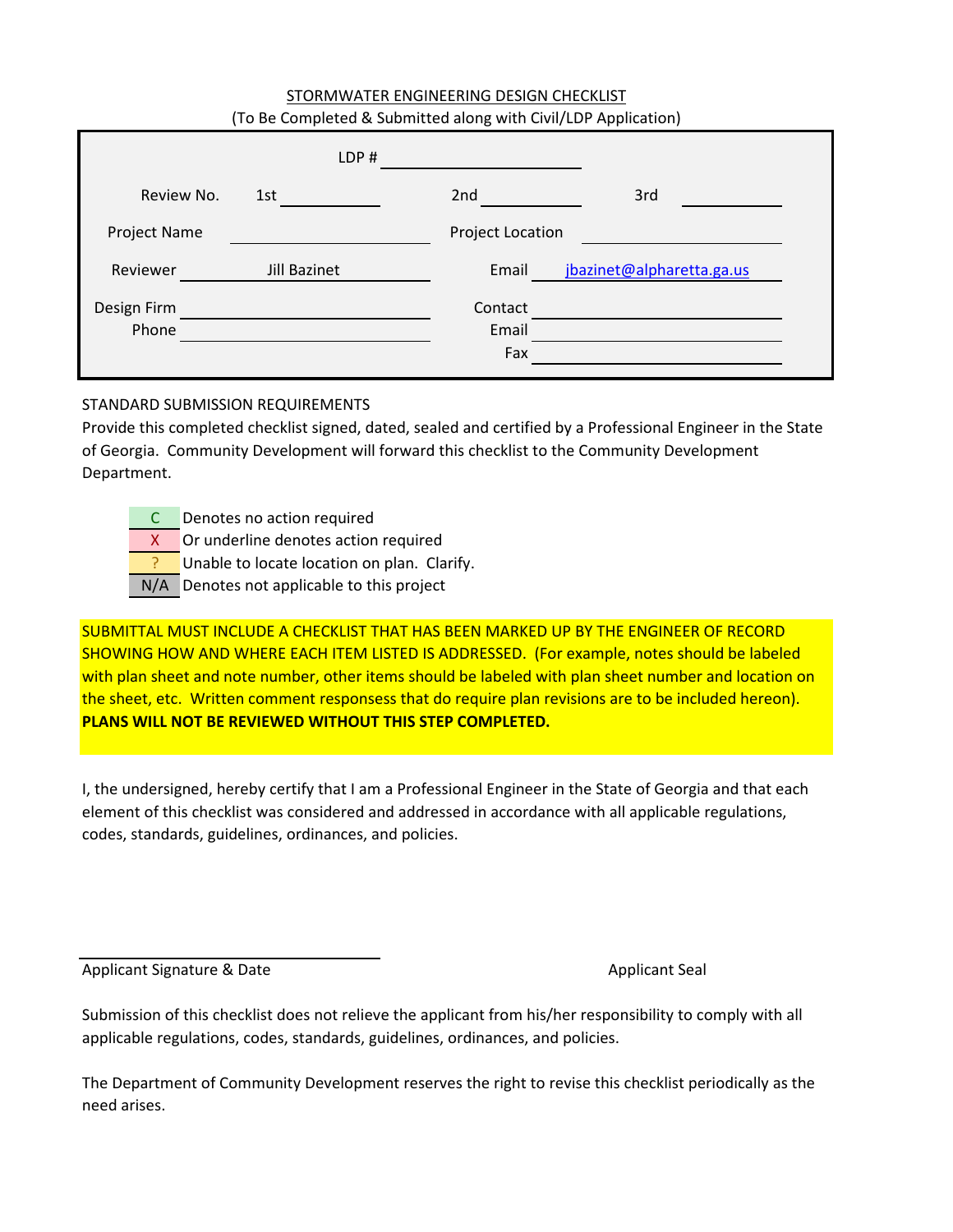## STORMWATER AND DRAINAGE DESIGN REPORT CHECKLIST PROPERLY ANNOTATED CHECKLIST SUBMITTAL REQUIRED PRIOR TO REVIEW

## Cover Sheet

- A. Ensure Stormwater Management Report/Hydrology Study bears signature and seal of professional engineer.
- B. Narrative 1 Site location, acreage, and current and proposed land use.
	- 2 Off-site area(s) (basis of delineation and incorporation in the site design).
	- 3 Natural detention/retention features incorporated in the drainage calculations.
	- 4 Compliance with the Quantity Control Criteria including summary table of pre- and post-development peak flows for all storm events.
	- 5 Compliance with Runoff Reduction and/or Water Quality Criteria.
	- 6 Inspection and maintenance guidelines for the SWM facility proposed. Specify whose responsibility it will be to inspect and perform required maintenance and or repairs of the stormwater management practices.
		- Include a draft BMP Covenant link below:
		- [https:/](https://www.alpharetta.ga.us/docs/default-source/planning-zoning/stormwater-streams/stormwater-management-facilities-and-practices-covenant.pdf?sfvrsn=251bccab_4)/www.alpharetta.ga.us/docs/default-source/planning-zoning/stormwater[stream](https://www.alpharetta.ga.us/docs/default-source/planning-zoning/stormwater-streams/stormwater-management-facilities-and-practices-covenant.pdf?sfvrsn=251bccab_4)s/stormwater-management-facilities-and-practices[covena](https://www.alpharetta.ga.us/docs/default-source/planning-zoning/stormwater-streams/stormwater-management-facilities-and-practices-covenant.pdf?sfvrsn=251bccab_4)nt.pdf?sfvrsn=251bccab\_4
		- BMP Covenant to include a location exhbit and maintence requirmentes.
		- BMP Covenant will be recorded prior to CO.

7 Evaluation of downstream impacts per the City of Alpharetta Stormwater Design Manual (latest edition)

> - Downstream analysis must analyse and describe the "choke points" as noted in ASPH Section 4.3. Provide photos and a statement of stability/capacity under current/prosed hydrologic conditions.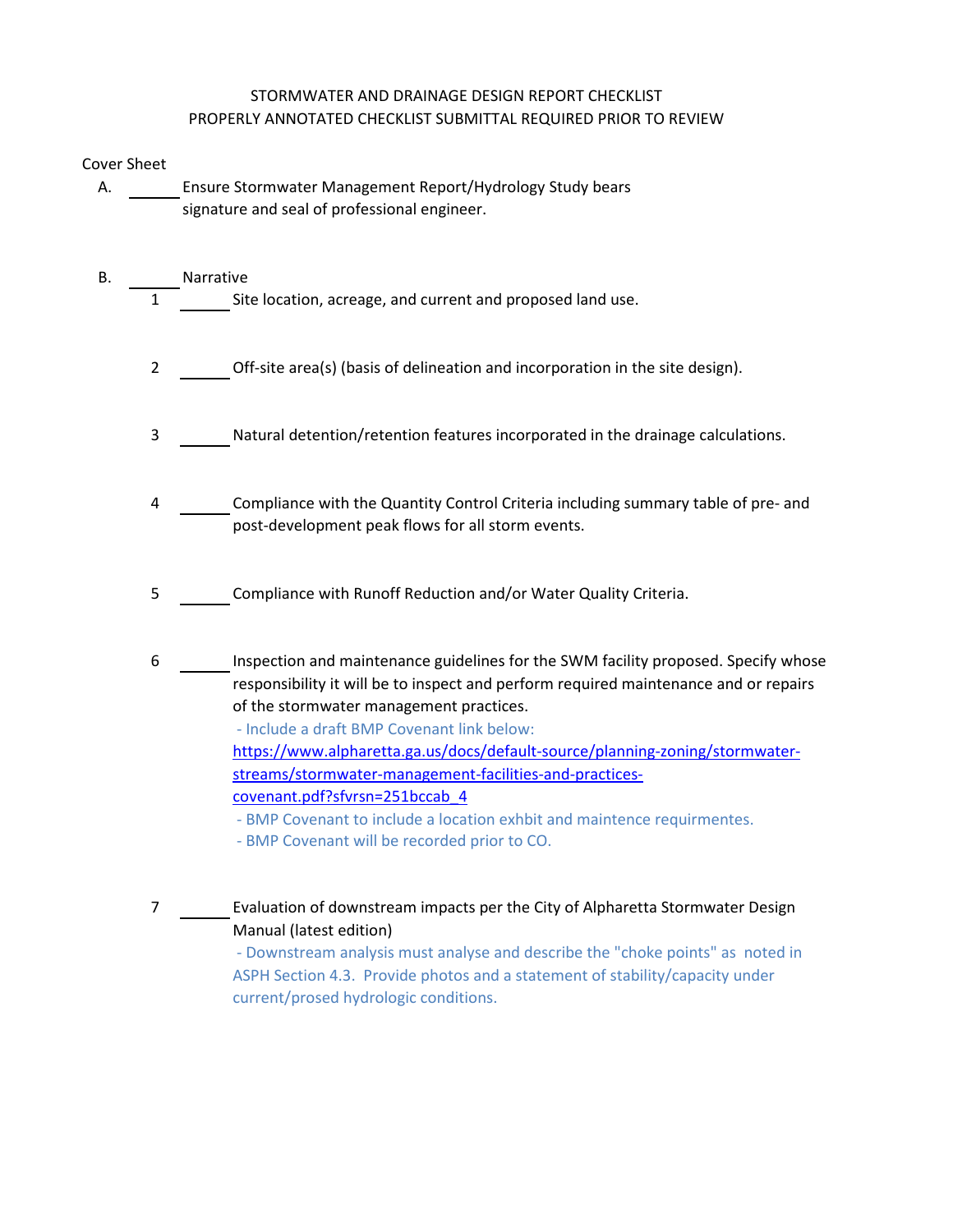- C. Pre-Development Drainage Map (Maximum Scale 1"=100') 1 Points of analysis.
	- 2 Delineation of drainage areas including off-site area(s).
	- 3 Tc flow paths with data (flow type, length, slope, and 'n') specified.
	- 4 Identification of, in accordance with acceptable computations, area(s) (acres), CN and Tc for all drainage areas.
	- 5 Pre-development contours (at 1-foot intervals for ground slopes < 2% and 2- feet intervals for slopes > 2%). Shall extend a minimum of 50' beyond the property line.
- D. Post-Development Drainage Map (Maximum Scale 1"=100') 1 Points of analysis.
	- 2 Delineation of drainage areas including off-site area(s).
	- 3 Tc flow paths with data (flow type, length, slope, and 'n') specified.
	- 4 Identification of, in accordance with acceptable computations, area(s) (acres), CN and Tc for all drainage areas.
	- 5 Pre-development contours (at 1-foot intervals for ground slopes < 2% and 2- feet intervals for slopes > 2%). Shall extend a minimum of 50' beyond the property line.
	- 6 Post-Development Contours and spot elevations (1-foot intervals for ground slopes < 2% and 2-feet intervals for slopes > 2%). Label Contours.
	- 7 Show how off-site areas are collected and directed through/around the site.
	- 8 Show how peripheral areas, not to be collected are drained.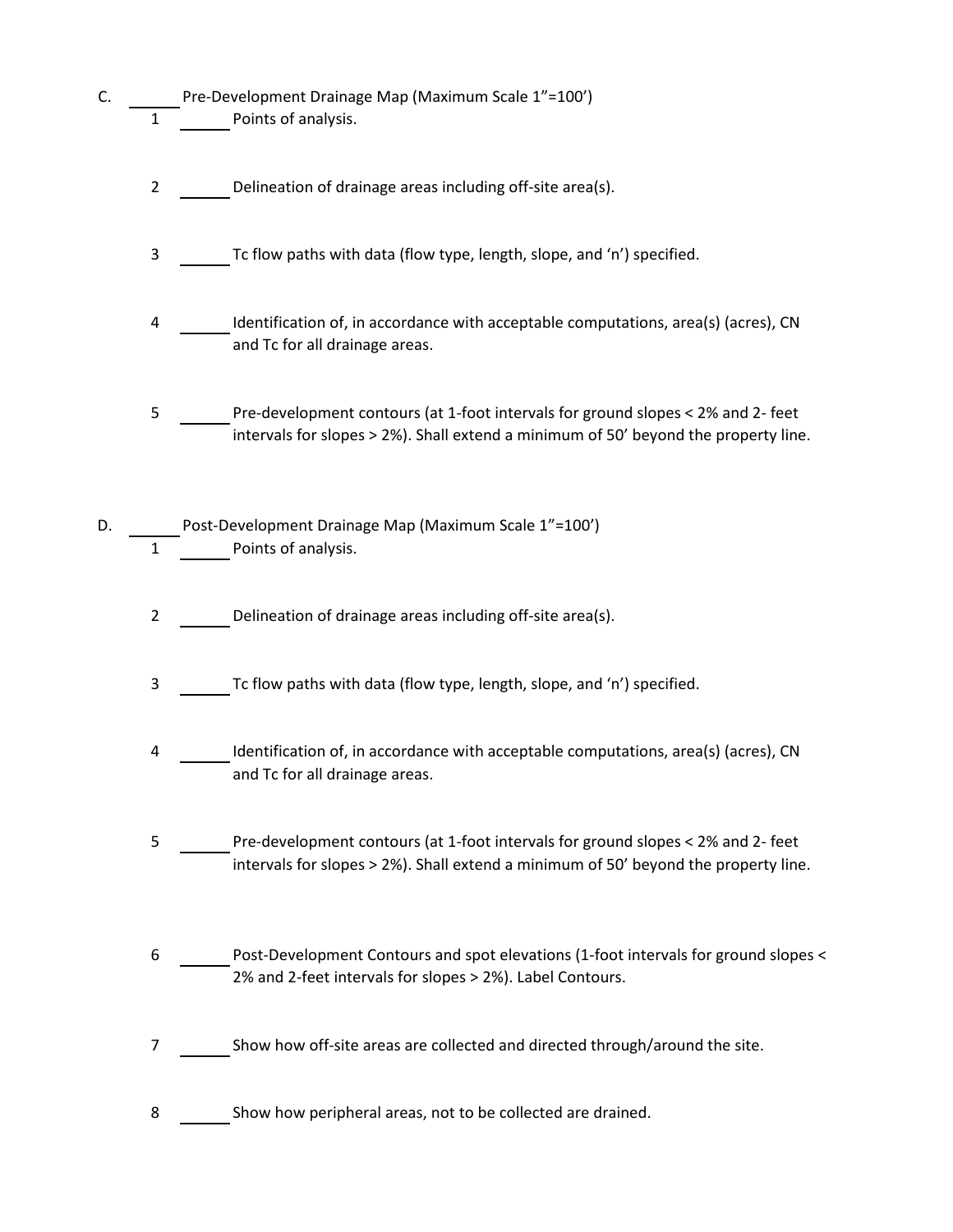- 9 Label cross sections used for analysis to define limits of flooding.
- 10 Show proposed storm sewer with all inlets, junction boxes, and outlets.
- 11 Show all stormwater management practices.
- 12 Demonstrate that the 100 year storm event can be conveyed to the SWM facility or site without impacting structures and within all easements.
- E. Calculations
	- 1 Estimations of CN for Pre- and Post- Development conditions
	- 2 Tc Calculations for Pre- and Post- Development conditions
	- 3 Peak discharge calculations for Pre- and Post- Development conditions for design storms (1, 2, 5, 10, 25, 50, and 100, yr storm frequencies). Include model diagram, input file and summary sheet for final results.
	- 4 Compliance with the Runoff Reduction and/or Water Quality Criteria
		- a. Provide copy/cd of TSS Stormwater Site Design Tool (Excel spreadsheet). Note that undisturbed areas and stream buffers cannot be considered Natural Conservation Areas unless it is a properly recorded conservation easement.

 - The areas on the spreadsheet need to be consistant with the postdeveloped drainage areas.

- b. Provide TSS Area Map including bypass area analysis.
- c. Runoff volume generated by the first 1.0" of rainfall shall be retained onsite through the use of green infrastructure practices.